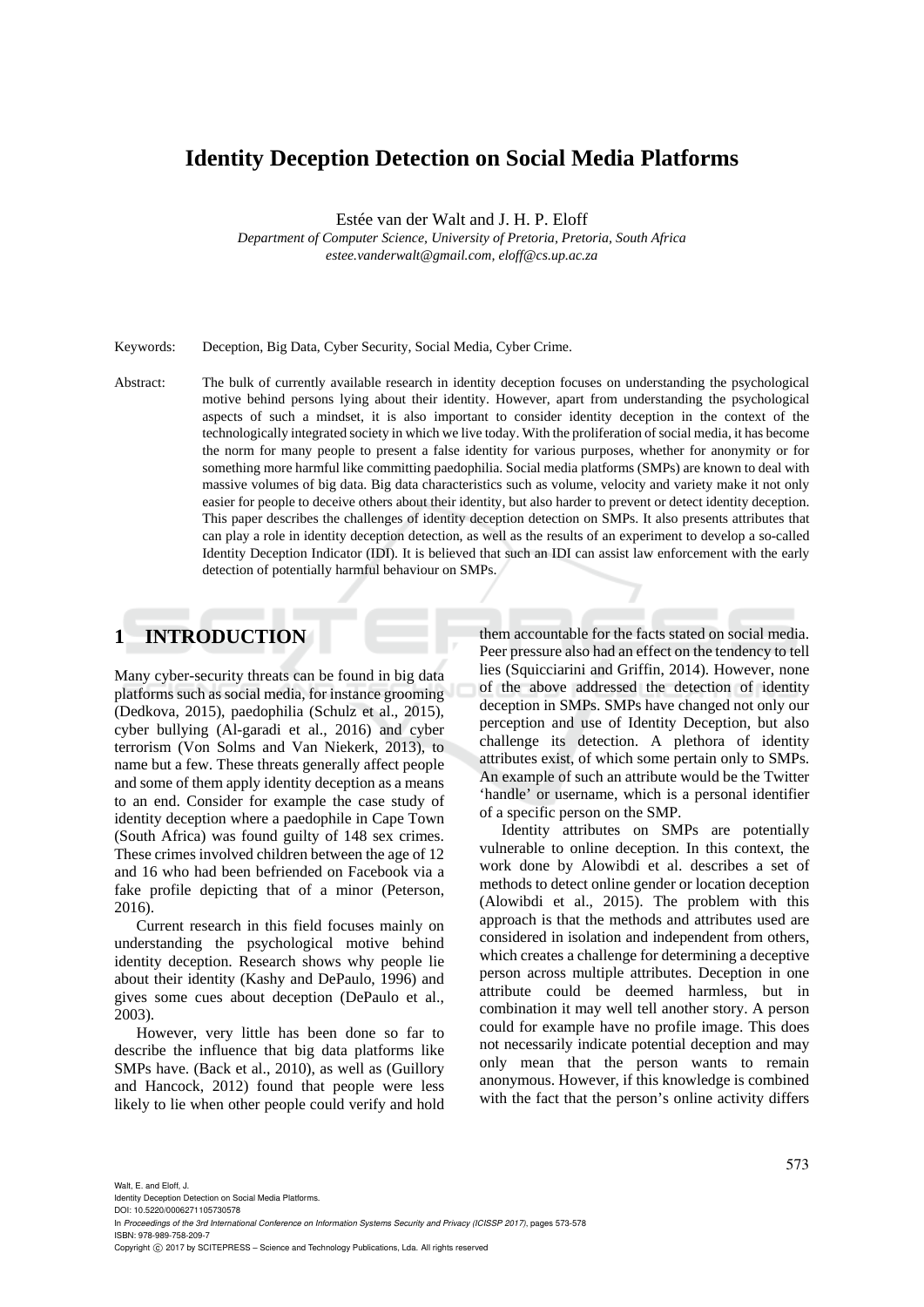from the norm with regard to daily activity, suspicions should be raised.

The first part of this paper investigates identity deception and the challenges specifically introduced by SMPs. The subsequent part presents experimental research to evaluate identified identity attributes that can potentially be used to detect identity deception on SMPs. The paper concludes with discussing the first steps towards the detection of identity deception on SMPs.

# **2 CHALLENGES OF IDENTITY DECEPTION ON SMPS**

In previous research (Van der Walt and Eloff, 2015), the authors did not focus on identity deception, but extracted attributes available in social media that can now be used to identify those attributes that are vulnerable to identity deception.

The attributes in SMPs differ from those in normal record-keeping systems (e.g. a police database for offenders). SMP attributes, for example, username, birth date and address, can often not be trusted. There is no accountability for the accuracy of these attributes (Duranti and Rogers, 2016) and only human intervention (Sloan et al., 2015) can help to ascertain their accuracy. Since SMPs constitute a big data platform, human intervention is not plausible at the expected scale.

To understand how SMPs support identity deception, it is imperative to understand what it is by investigating the underlying concepts. The next paragraphs introduce and describe the concepts of identity, deception, and identity deception.

### **2.1 Identity**

Identity attributes define who you are or any qualities that you display that can be used to distinguish you from another person. The following attributes in SMPs are known to be indicative of deception:

- The friend, follower ratio (Quercia et al., 2011).
- The type of images used as profile and background (Sharma, 2013).
- The distance between the geo-location recorded on the SMP and the location as stated by the person (Alowibdi et al., 2015).
- The sentiment, i.e. whether the overbearing language usage conveys a positive or negative feeling (Drasch et al., 2015).
- The number of devices used (Robinson, 2016).
- The timespan of activities on SMPs for a given

person, compared to the corpus (Radziwill and Benton, 2016).

(Wang et al., 2006) split identity attributes into three groups, namely personal information provided, biometrical attributes that belong to an identity, and biographical attributes that build up over a period of time, for example the credit history of a person. (Clarke, 1994) defines identity attributes as one's appearance, name, the code you are identified by, your social behaviour, knowledge, what you have, what you do, what you are and your physical characteristics.

Taking cognisance of the above definitions, the authors of this paper identified the following groups of identity attributes related to SMPs for consideration in this study:

- Attributes that can change, for example location.
- Attributes that cannot change, for example birth date, ID, name.
- Attributes that change over time, for example image.
- Attributes that indirectly define who you are, for example friends, number of devices used.

These attribute groups help us to understand what strategies can be applied towards deception and are discussed in the next section.

### **2.2 Deception**

The Oxford English Dictionary defines 'deception' as "the action of deceiving someone", and 'deceit' as "the action or practice of deceiving someone by concealing or misrepresenting the truth" (Oxford, 2012). In the authors' opinion, deception is when a fact is presented that is contrary to the truth.

Deception can present itself in many forms. For example, lies can be spread about the outcome of an election (Cook et al., 2014) or fake news can be published to spread angst (Conroy et al., 2015).

A variety of research has been presented to define deception based on its purpose. (Wang et al., 2006) classified deception based on three main purpose groups, namely concealment, theft and forgery. According to (Kashy and DePaulo, 1996), people deceive for the purpose of manipulation, impression management, insecurity, socialisation, sociability or relationship management.

Interpersonal Deception Theory (IDT) defines the following different strategies towards deception (Buller and Burgoon, 1996):

- *Falsification* or changing of the facts.
- *Exaggeration* of facts.
- *Omission* of important information.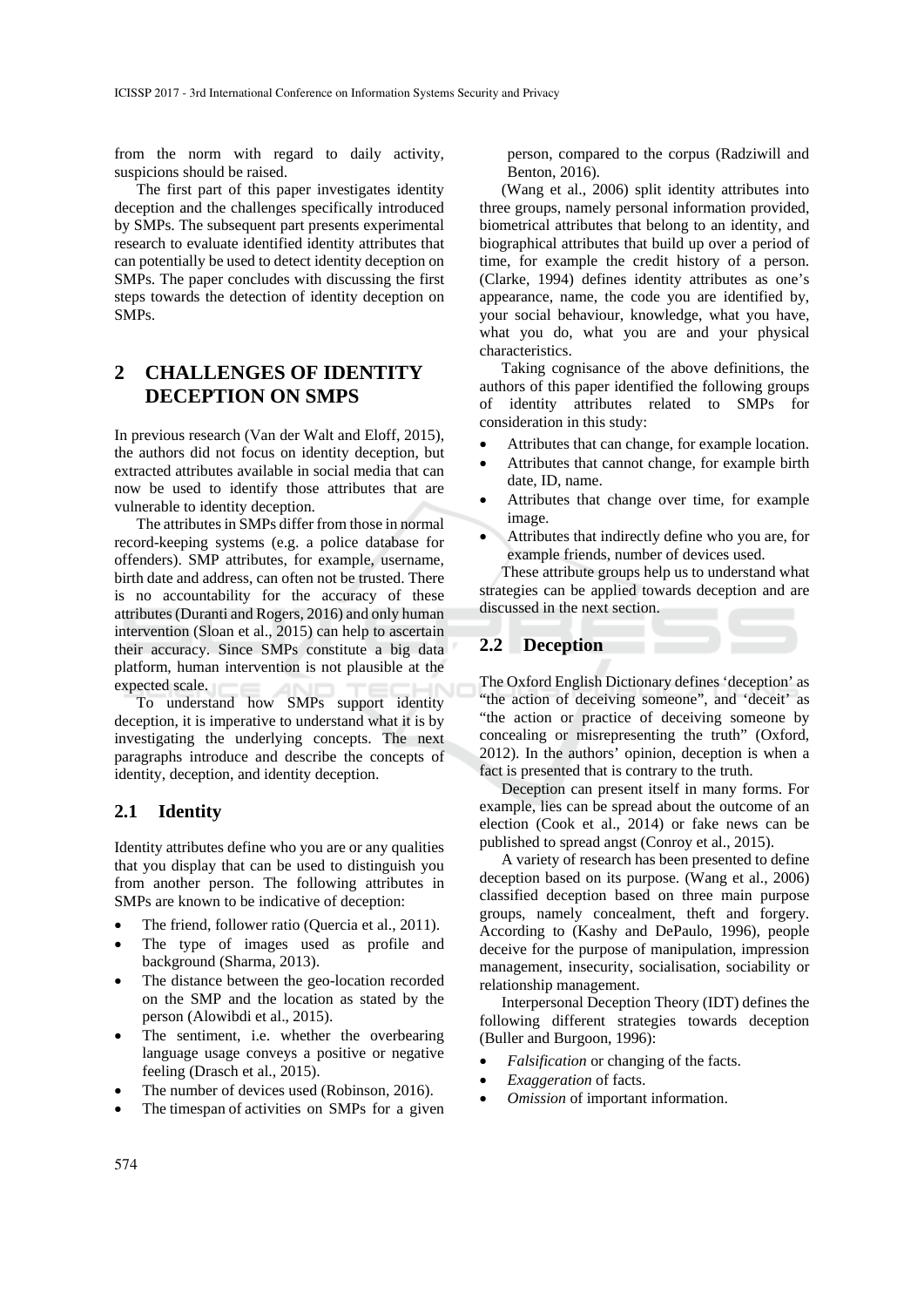*Equivocation* or presentation of vague information to leave a false impression.

Truth Deception Theory (TDT), on the other hand, defines the following motives towards deception and closely resembles IDT: *Lies*, *omission*, *evasion*, *equivocation* and generating *false conclusions* from true information (Levine et al., 2016).

The current paper focuses on the IDT strategies used for deception as defined by (Buller and Burgoon, 1996). These strategies, such as the omission of information, easily relate to the identity attribute groups defined for SMPs. An example would be the omission of a birth date on a SMP.

Deception in SMPs is common and sometimes even expected (Liu et al., 2014). This paper focuses only on identity deception. The latter is but one example where deceit can be used to harm others on SMPs.

### **2.3 Identity Deception**

Identity deception occurs where the truth is misrepresented to assume another identity. Identity deception has been recorded as early as in the Old Testament of the Bible where Jacob donned his brother's clothes to deceive their father into giving him the inheritance that rightfully belonged to his brother Esau (Bond and DePaulo, 2006).

Identity deception can be seen from different viewpoints, i.e. finding similar identities for people where none should exist or finding deceptive identities where similar ones can exist. Many studies are done towards detecting similar identities. The most common strategy is to detect similar identities based on specific common identity attributes, such as birth date or ID number (Li and Wang, 2015).

Finding similar identities for people in SMPs based on common identity attributes are however challenging, as it is difficult to confirm the accuracy of identity attributes if there is no accountability (Duranti and Rogers, 2016). People are furthermore known to frequently change their social profiles (Liu et al., 2014). Therefore, even though matched identities can be identified, the results cannot always be trusted.

This paper therefore focuses on finding deceptive identities in a corpus where their profiles could be very similar and make distinction between them difficult. A so-called Identity Deception Indicator (IDI) is proposed and discussed in the next section.

# **3 AN EXPERIMENT TO EVALUATE RELEVANT ATTRIBUTES IDENTIFIED FOR IDENTITY DECEPTION DETECTION**

Previous research and experiments by the authors of this paper defined a process for building an IDI for SMPs (Van der Walt and Eloff, 2015). The goal of the previous experiments was to gather social media data, clean the data and understand what attributes in general are available for further exploration on SMPs.

To help determine what social media data to gather, a specific case study for potential identity deception was proposed. The experiments focused on gathering data for minors as they are particularly vulnerable to identity deception from various online threats, such as from paedophiles (Schulz et al., 2015). The experiments used data collected from Twitter for tweets that mention the words 'school' and 'homework'. (Schwartz et al., 2013) believe that these are the top two words used by minors in social media. The data also included tweets from their friends and followers. Overall the corpus collected consisted of 4,764,733 tweets from 6,846 accounts.

This paper continues with the process of building an IDI for SMPs by scoring each Twitter user's identity attributes and by understanding how these contribute towards establishing the user's perceived deceptiveness on SMPs. The aim is not to categorise the Twitter user as being deceptive, but rather to understand whether the attribute could be used towards detecting deception.

In the remainder of the paper, the score given to each Twitter user's identity attributes are also referred to as the Deception Score (DS). A DS is the result of calculations used to ascertain a user's perceived deceptiveness, given the identity attribute. The DS is defined as being in a range between 0 and 1, with 1 being more deceptive.

The algorithms used to calculate the DS per identity attribute are discussed next.

### **3.1 Distance as an Identity Attribute**

Twitter allows a person to state their time zone as part of their profile. The latitude and longitude of each time zone are retrieved using the online Geonames dataset (Wick, 2016). Twitter also automatically stores the sender's latitude and longitude when a tweet is sent from a device. Since people can disable the feature to protect their privacy, the experiment excludes all Twitter users with the geo-location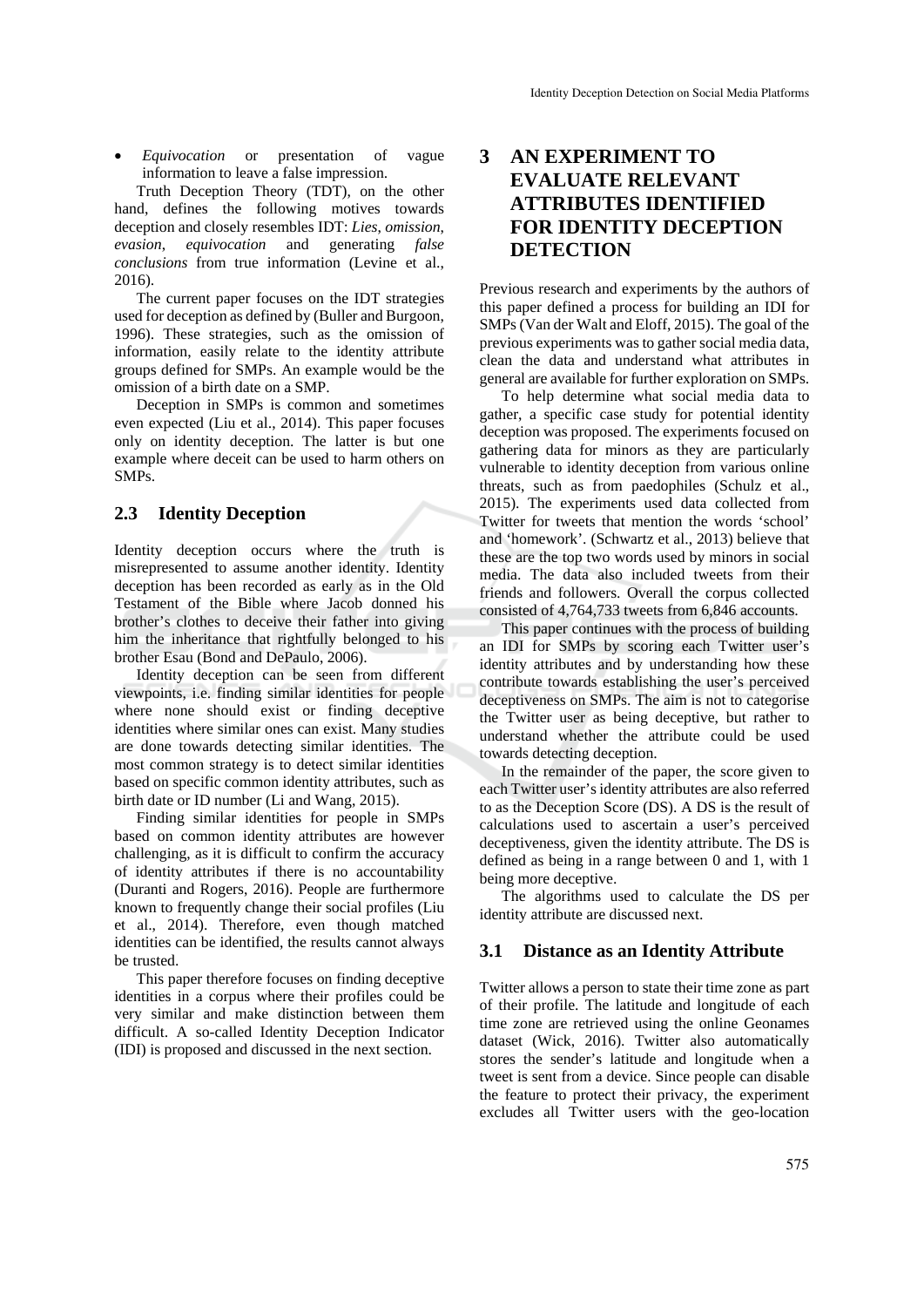feature disabled. This feature allows for the calculation of the distance between the geo-location and the time zone as stated by the user. The Haversine method is used to calculate the distance in kilometres between two points on a sphere, given their latitude and longitude (Van Liere, 2010).

The assumption is that outliers indicate a better likelihood of deception as most people are believed to be good and not to tell lies on SMPs (Back et al., 2010) (Dedkova, 2015). Outliers would thus denote those Twitter users who deviate from the norm. Since the experiment recognised that distances can differ between continents where land coverage could vary within a given time zone, outliers were determined per continent.



Figure 1: Outliers based on distance per continent.

The results in Figure 1 show that outliers existed in the corpus for Europe and Asia as depicted by the red markers. Outliers are those data points that fall outside one of the following:

- Quartile  $1 (IQR \times 1.5)$
- Quartile  $3 + (IQR \times 1.5)$

where IQR refers to the Inter Quartile Range. (The above is also known as Tukey's method or Tukey's honest significance test (Navidi, 2006).)

If the distance calculated for a user was one of the outlier data points, the attribute was given a DS of 1 or greater (being deceptive). If the data point was outside the IQR but not defined as an outlier, a DS of 0.5 was awarded. Otherwise the user was regarded as trustworthy.

#### **3.2 Sentiment as an Identity Attribute**

Another identity attribute investigates the sentiment of a Twitter user. Each tweet on the Twitter platform can contain up to 140 characters. Various studies have also shown that certain words can be associated with the sentiment of the person (Ghiassi et al., 2013) (Haque and Rahman, 2014). For the experiment at hand, the words in the tweets were matched with the NRC Emotion Lexicon dataset (Mohammad, 2016) to extract and count those words signifying positive or negative sentiment per user.

Figure 2 shows that most Twitter users' overall sentiment is positive. The assumption was made that if a user's sentiment was negative, this signified an outlier to the norm and could be a potential indicator of Identity Deception. A DS of 1 (being deceptive) was awarded to all users displaying an overall negative sentiment.



Figure 2: Overall sentiment per continent

### **3.3 Other Identity Attributes**

A DS was also calculated for each of the listed identity attributes as part of the experiment. The calculations are depicted in Table 1.

Each of the DS scores produced results, which are discussed next.

Table 1: DS calculations for other identity attributes.

| <b>Attribute</b>               | <b>DS</b> calculation                                                        |
|--------------------------------|------------------------------------------------------------------------------|
| Number of<br>devices           | When number of devices $= 1$ , then<br>DS= 0; when 2, then 0.5; else $0.5 +$ |
|                                | (number of devices $*$ 0.05)                                                 |
| <b>Friends vs</b><br>followers | Normalised friend-to-follower ratio                                          |
| Type of<br>images              | When image is unique, DS is 0; else 1                                        |
| Average<br>tweet time          | Within IQR it is 0; between min and<br>max, DS is 0.5; when outlier, then 1  |

#### **3.4 Results**

Potentially deceptive Twitter users were identified for each of the identity attributes based on their DS. This result shows that all identity attributes evaluated were successful contributors towards the detection of deception and good candidates towards building an IDI for SMPs.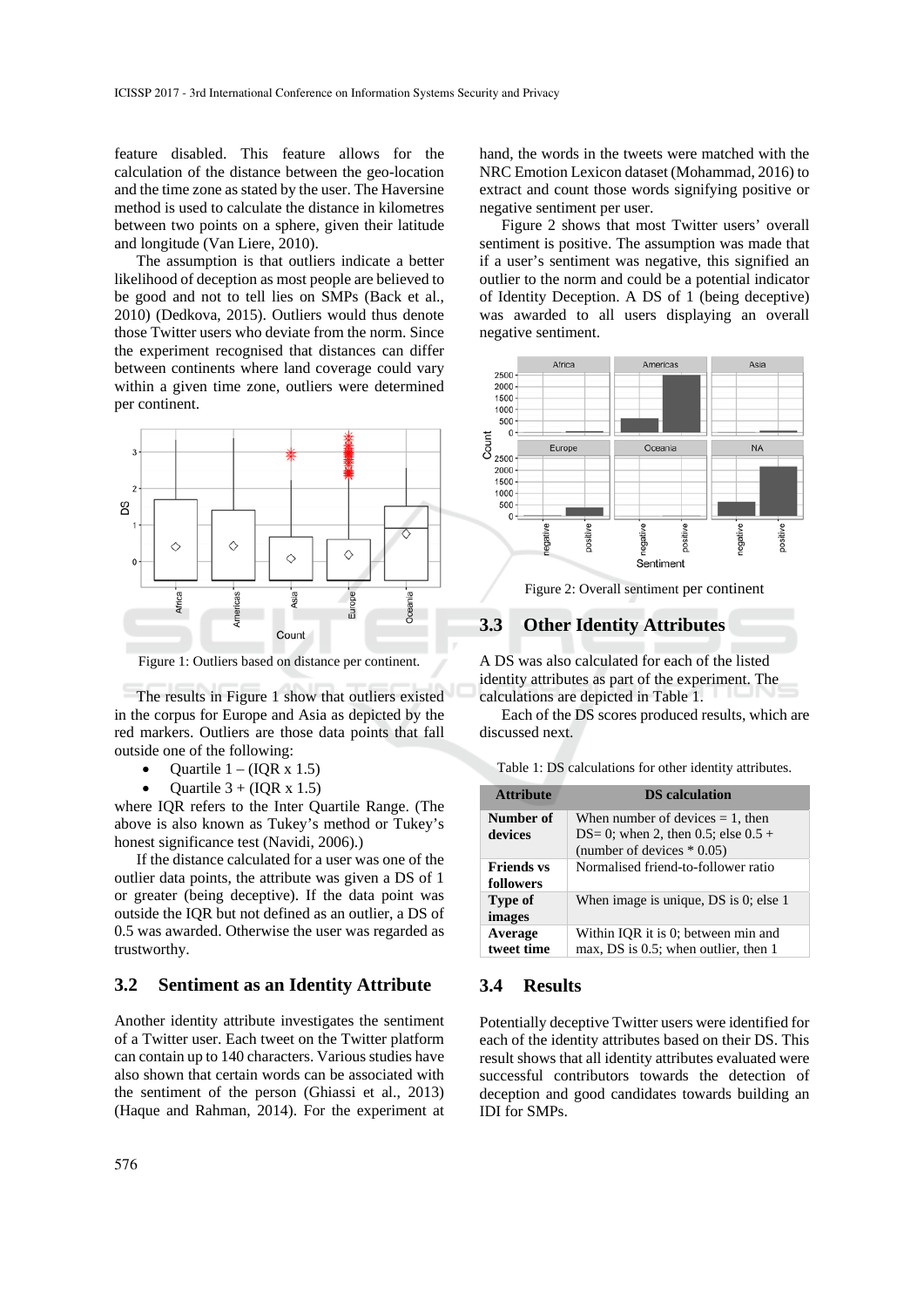# **4 FIRST STEPS TOWARDS THE DETECTION OF IDENTITY DECEPTION FOR SMPS**

The simplest suggestion for creating an IDI is to aggregate the DSs of all attributes and divide the result by the number of identity attributes. This is depicted by the following formula where *n* is the number of identity attributes being used:

$$
IDI = (\sum_{k=1}^{n} DS(k))/n
$$
 (1)

Twitter user *x*, for example, achieves a DS per identity attribute as depicted in Table 2.

| Table 2: DS per identity attribute for user x. |  |  |  |
|------------------------------------------------|--|--|--|
|------------------------------------------------|--|--|--|

| <b>Identity Attribute</b> | DS       |
|---------------------------|----------|
| Number of devices         | 1        |
| Friends vs followers      | 0.5      |
| Type of images            | 0.2      |
| Average tweet time        | 1        |
| Distance deception        | $\Omega$ |
| Sentiment of the user     | 0.8      |

In terms of the suggested formula, the IDI for user *x* is calculated as:  $(1+0.5+0.2+1+0+0.8)/6 = 0.58$ 

Calculating the IDI per user could however lead to an incorrect assumption that users with a higher IDI are more deceptive. The following flaws were identified in this first proposed approach towards calculating an IDI:

- In SMPs there are many examples of users who are harmless, but nevertheless deceptive. An example in point would be celebrities who want to remain anonymous.
- All DSs do not carry the same weight. One attribute could provide a higher indication of deception than another. The formula above suggests otherwise.
- Additional identity attributes from other SMPs than Twitter could enhance the IDI.

Future research will aim to address these issues as they fall outside of scope of the current paper.

# **5 CONCLUSIONS**

Numerous identity attributes exist to describe the identity of persons on SMPs. These identity attributes are either provided by the persons themselves, i.e. their user name, or captured by the SMP, i.e. their

geo-location.

Nonetheless, different strategies can be applied to deceive and hide a person's identity to allow him/her to do harm. This paper identified various identity attributes that are all perceived to be potentially vulnerable to deception.

The experiment discussed in this paper evaluated each of the identity attributes to understand their contribution towards deception detection. The evaluation was made by means of a DS. A first step towards establishing a so-called IDI on SMPs was also defined. It was a simple approach to start with and has potential for improvement.

Future research will focus on applying DSs more cleverly to improve the identity deception indicator. The IDI should take note of the fact that deceptive Twitter users can be totally harmless and that certain attributes are more important than others. The aim is to identify – with good accuracy – clusters of harmful deceptive users. It is envisaged that these clusters of users can be passed on to law enforcement agencies for further analysis and for the early detection of potentially harmful behaviour on SMPs.

### **REFERENCES**

- Al-Garadi, M. A., Varathan, K. D. & Ravana, S. D. 2016. Cybercrime detection in online communications: The experimental case of cyberbullying detection in the Twitter network. *Computers in Human Behavior,* 63**,** 433-443.
- Alowibdi, J. S., Buy, U. A., Philip, S. Y., Ghani, S. & Mokbel, M. 2015. Deception detection in Twitter. *Social Network Analysis and Mining,* 5**,** 1-16.
- Back, M. D., Stopfer, J. M., Vazire, S., Gaddis, S., Schmukle, S. C., Egloff, B. & Gosling, S. D. 2010. Facebook profiles reflect actual personality, not selfidealization. *Psychological science*.
- Bond, C. F. & Depaulo, B. M. 2006. Accuracy of deception judgments. *Personality and social psychology Review,* 10**,** 214-234.
- Buller, D. B. & Burgoon, J. K. 1996. Interpersonal deception theory. *Communication theory,* 6**,** 203-242.
- Clarke, R. 1994. Human identification in information systems: Management challenges and public policy issues. *Information Technology & People,* 7**,** 6-37.
- Conroy, N. J., Rubin, V. L. & Chen, Y. 2015. Automatic Deception Detection: Methods for Finding Fake.
- Cook, D. M., Waugh, B., Abdipanah, M., Hashemi, O. & Abdul Rahman, S. 2014. Twitter Deception and Influence: Issues of Identity, Slacktivism, and Puppetry. *Journal of Information Warfare,* 13**,** 58-71.
- Dedkova, L. 2015. Stranger Is Not Always Danger: The Myth and Reality of Meetings with Online Strangers. *LIVING IN THE DIGITAL AGE***,** 78.
- Depaulo, B. M., Lindsay, J. J., Malone, B. E., Muhlenbruck,